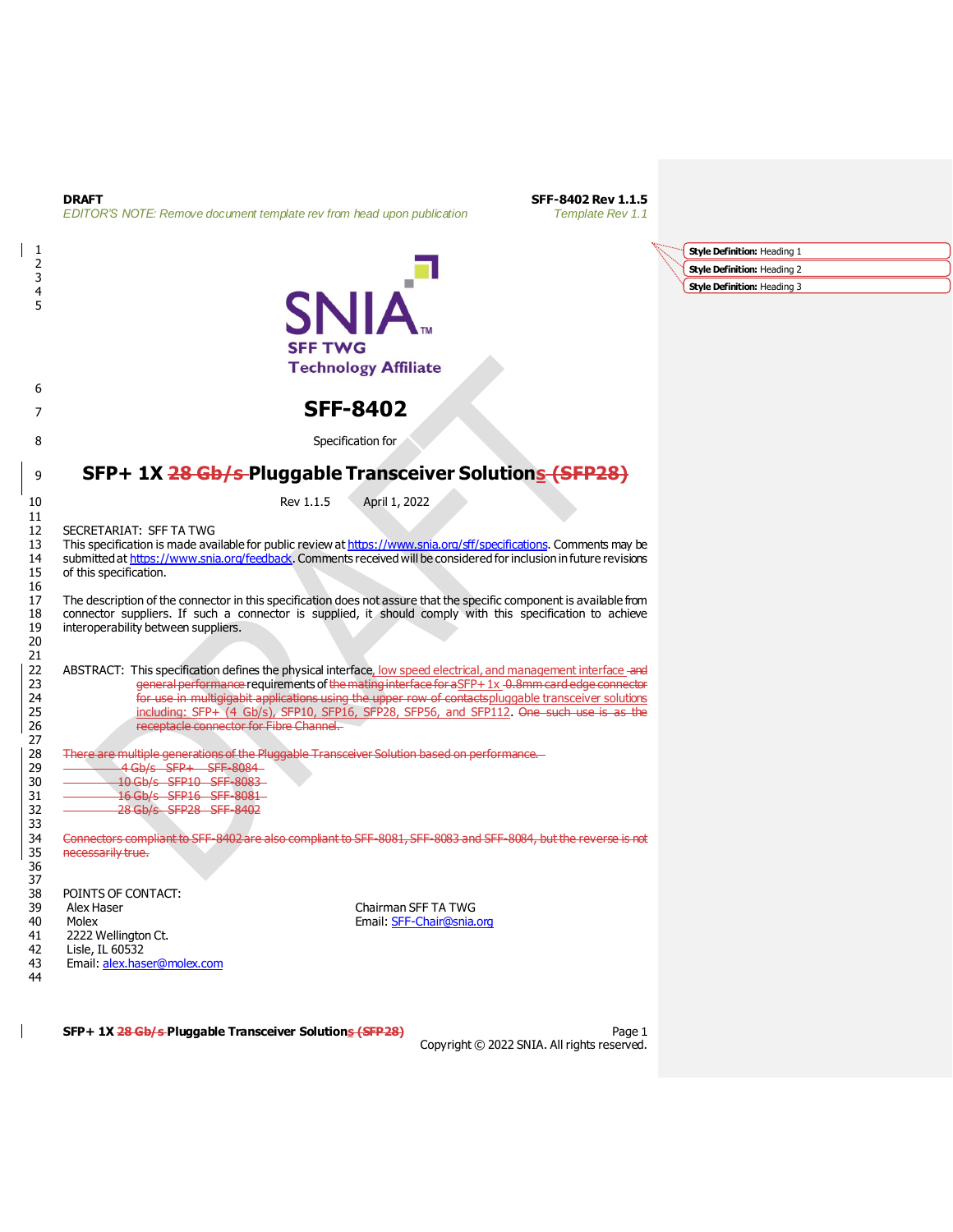#### 1 **INTELLECTUAL PROPERTY**

# 2 *EDITOR'S NOTE: Omit this section for Information (INF) and Reference (REF) documents.*

The user's attention is called to the possibility that implementation of this specification may require the use of an 4 invention covered by patent rights. By distribution of this specification, no position is taken with respect to the<br>5 validity of a claim or claims or of any patent rights in connection therewith. validity of a claim or claims or of any patent rights in connection therewith.

7 This specification is considered SNIA Architecture and is covered by the SNIA IP Policy and as a result goes through<br>8 a reguest for disclosure when it is published. Additional information can be found at the following l a request for disclosure when it is published. Additional information can be found at the following locations:

- Results of IP Disclosures[: https://www.snia.org/sffdisclosures](https://www.snia.org/sffdisclosures)
- 11 SNIA IP Policy[: https://www.snia.org/ippolicy](https://www.snia.org/ippolicy)

#### 13 **COPYRIGHT**

14 The SNIA hereby grants permission for individuals to use this document for personal use only, and for corporations<br>15 and other business entities to use this document for internal use only (including internal copying, d 15 and other business entities to use this document for internal use only (including internal copying, distribution, and<br>16 display) provided that: display) provided that:

- 1. Any text, diagram, chart, table or definition reproduced shall be reproduced in its entirety with no alteration, and,
- 2. Any document, printed or electronic, in which material from this document (or any portion hereof) is reproduced shall acknowledge the SNIA copyright on that material, and shall credit the SNIA for granting permission for its reuse.

19 Other than as explicitly provided above, there may be no commercial use of this document, or sale of any part, or<br>20 this entire document, or distribution of this document to third parties. All rights not explicitly gra 20 this entire document, or distribution of this document to third parties. All rights not explicitly granted are expressly<br>21 reserved to SNIA. reserved to SNIA.

23 Permission to use this document for purposes other than those enumerated (Exception) above may be requested<br>24 by e-mailing copyright request@snia.org. Please include the identity of the requesting individual and/or com 24 by e-mailing copyright request@snia.org. Please include the identity of the requesting individual and/or company<br>25 and a brief description of the purpose, nature, and scope of the requested use. Permission for the Exce and a brief description of the purpose, nature, and scope of the requested use. Permission for the Exception shall 26 not be unreasonably withheld. It can be assumed permission is granted if the Exception request is not acknowledged<br>27 within ten (10) business days of SNIA's receipt. Any denial of permission for the Exception shall inc within ten (10) business days of SNIA's receipt. Any denial of permission for the Exception shall include an 28 explanation of such refusal.

#### 29<br>30 30 **DISCLAIMER**

31 The information contained in this publication is subject to change without notice. The SNIA makes no warranty of<br>32 any kind with regard to this specification, including, but not limited to, the implied warranties of me 32 any kind with regard to this specification, including, but not limited to, the implied warranties of merchantability<br>33 and fitness for a particular purpose. The SNIA shall not be liable for errors contained herein or f 33 and fitness for a particular purpose. The SNIA shall not be liable for errors contained herein or for incidental or<br>34 consequential damages in connection with the furnishing, performance, or use of this specification. consequential damages in connection with the furnishing, performance, or use of this specification. 35

36 Suggestions for revisions should be directed t[o https://www.snia.org/feedback/](https://www.snia.org/feedback/). 37

 $\frac{6}{7}$  $\frac{9}{10}$ 12 17

18

22

38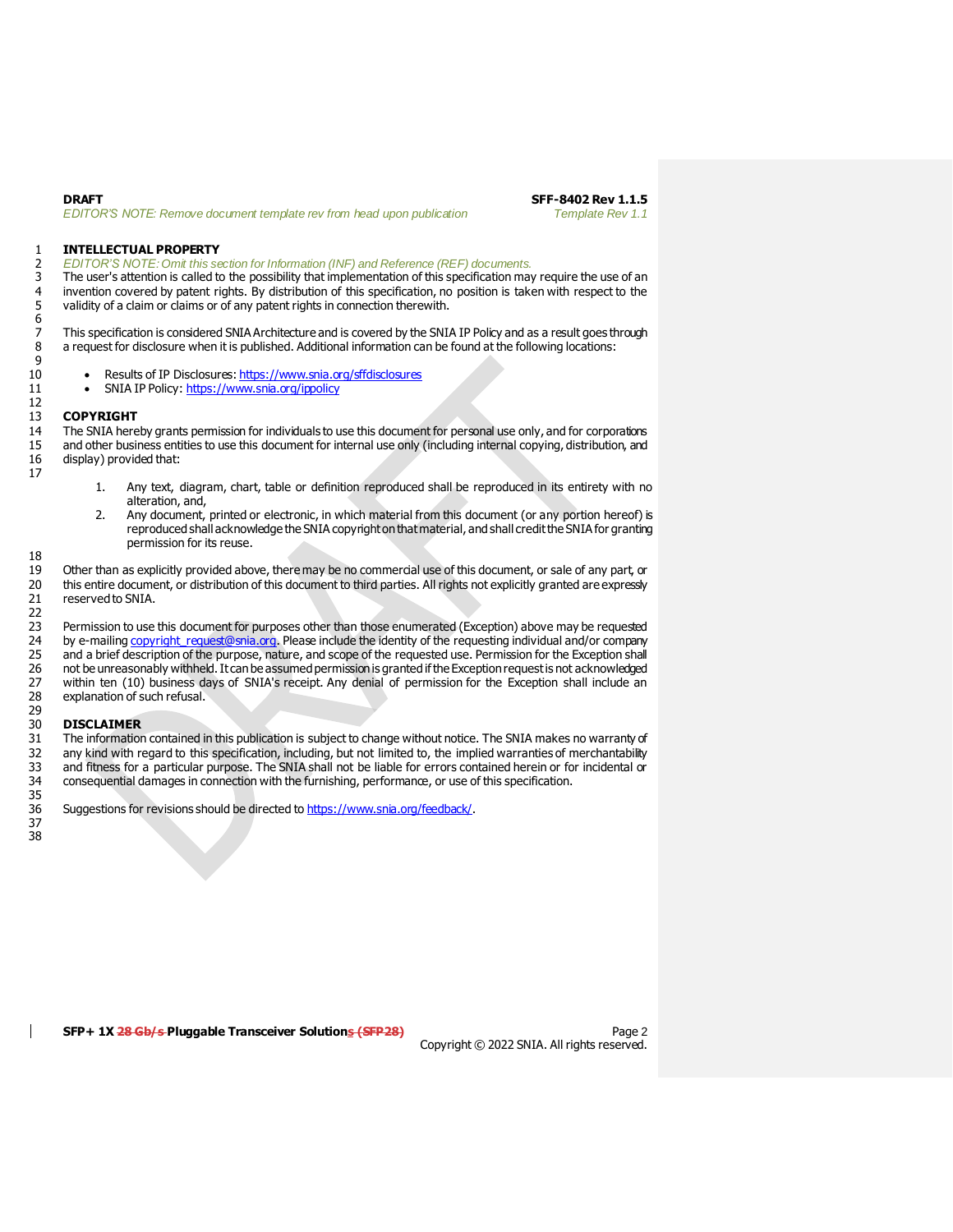**DRAFT SFF-8402 Rev 1.1.5**<br>**EDITOR'S NOTE: Remove document template rev from head upon publication SFF-8402 Rev 1.1** *EDITOR'S NOTE: Remove document template rev from head upon publication* 

# 1 **FOREWORD**<br>2 The developm

2 The development work on this specification was done by the SFF TA TWG, an industry group. Since its formation<br>3 as the SFF Committee in August 1990, the membership has included a mix of companies which are leaders across as the SFF Committee in August 1990, the membership has included a mix of companies which are leaders across the industry.

For those who wish to participate in the activities of the SFF TA TWG, the signup for membership can be found at <https://www.snia.org/sff/join>.

| 9<br>10  | <b>REVISION HISTORY</b><br><b>Rev 0.5</b> |                                                                                                                                                        |
|----------|-------------------------------------------|--------------------------------------------------------------------------------------------------------------------------------------------------------|
| 11       |                                           | -Restructured to reduce content which duplicates other speed variations                                                                                |
| 12       | <b>Rev 0.6</b>                            |                                                                                                                                                        |
| 13       |                                           | - Clarified meaning of last paragraph in Section 4                                                                                                     |
| 14       | <b>Rev 0.7</b>                            |                                                                                                                                                        |
| 15       |                                           | - Added multiple generations to Abstract                                                                                                               |
| 16       | <b>Rev 0.9</b>                            |                                                                                                                                                        |
| 17<br>18 |                                           | - Changed title to correlate with QSFP+ family of specifications<br>- Expanded Figure 3-1 (NOTE: This figure was removed from the document in Rev 1.2) |
| 19       | <b>Rev 1.0</b>                            |                                                                                                                                                        |
| 20       |                                           | - Title change for commonality in style with QSFP                                                                                                      |
| 21       | <b>Rev 1.1</b>                            |                                                                                                                                                        |
| 22       |                                           | - Updates to reflect creation of SFF-8071 and SFF-8419 specifications                                                                                  |
| 23       |                                           |                                                                                                                                                        |
| 24       | <b>Rev 1.1.1</b>                          | February 2, 2022:                                                                                                                                      |
| 25       |                                           | - Updated to new document template                                                                                                                     |
| 26       |                                           | - Changed specification title to reflect all SFP speed generations                                                                                     |
| 27       |                                           | - Removed original specification table in Section 4                                                                                                    |
| 28<br>29 |                                           | - Added additional tables to reflect all SFP speed generations                                                                                         |
|          | <b>Rev 1.1.2</b>                          | - Minor editorial updates throughout                                                                                                                   |
| 30<br>31 |                                           | February 8, 2022:<br>- Additional updates based on discussion                                                                                          |
| 32       | <b>Rev 1.1.3</b>                          | February 18, 2022:                                                                                                                                     |
| 33       |                                           | - Added text to Sections 5.1.1 and 5.2                                                                                                                 |
| 34       |                                           | - Added Figure 5-2                                                                                                                                     |
| 35       | <b>Rev 1.1.4</b>                          | March 25, 2022:                                                                                                                                        |
| 36       |                                           | - Various editorial changes based on comments received during review ballot                                                                            |
| 37       | <b>Rev 1.1.5</b>                          | April 1, 2022:                                                                                                                                         |
| 38<br>39 |                                           | - Various changes based on comment resolution discussion                                                                                               |

 $\mathsf{l}$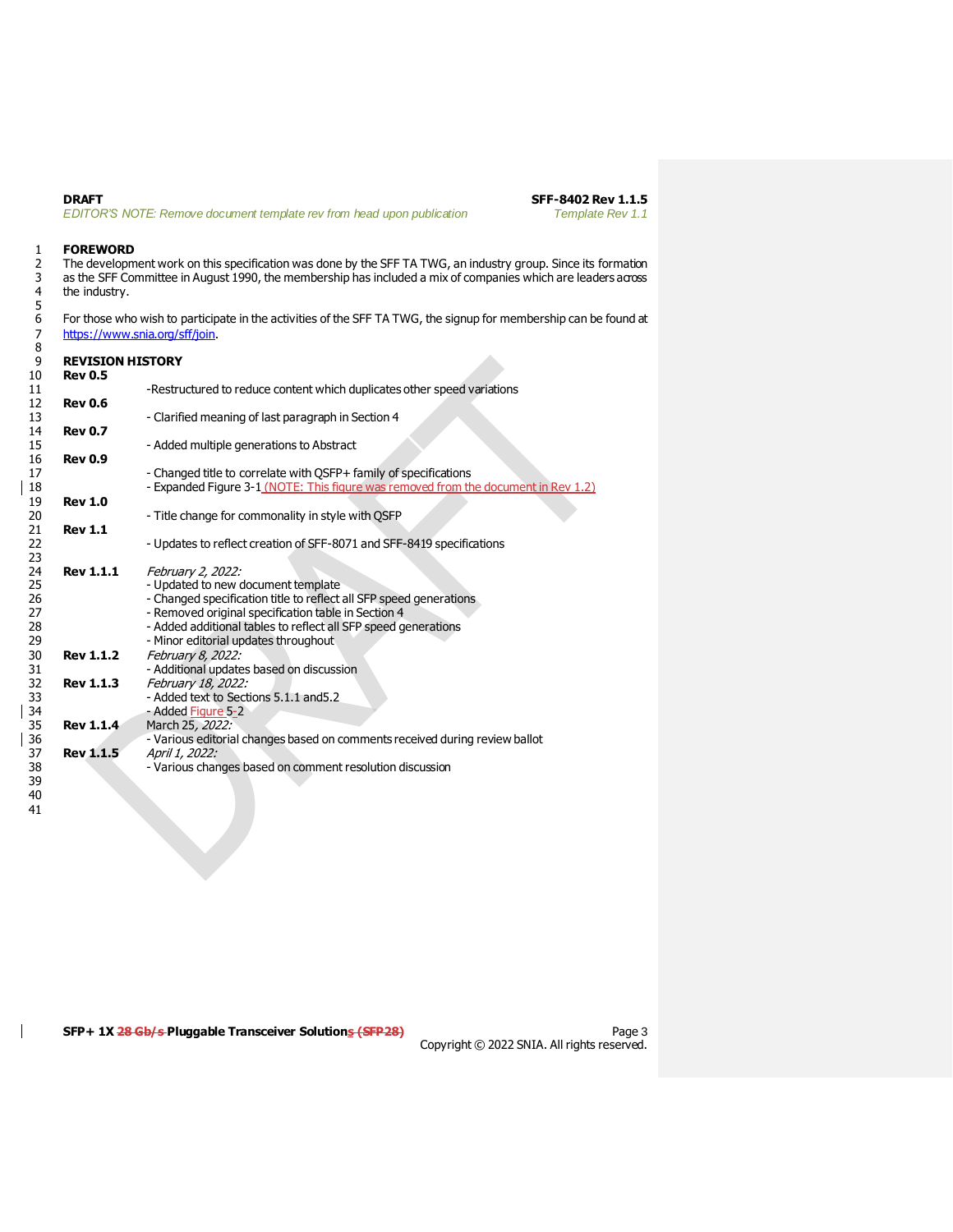|                                                              | <b>DRAFT</b><br>EDITOR'S NOTE: Remove document template rev from head upon publication                                                                                                                                                                                                                                           | SFF-8402 Rev 1.1.5<br>Template Rev 1.1         |
|--------------------------------------------------------------|----------------------------------------------------------------------------------------------------------------------------------------------------------------------------------------------------------------------------------------------------------------------------------------------------------------------------------|------------------------------------------------|
| 1                                                            | <b>CONTENTS</b>                                                                                                                                                                                                                                                                                                                  |                                                |
| 2                                                            | Scope<br>1.                                                                                                                                                                                                                                                                                                                      | 5                                              |
| 3<br>4<br>5<br>6                                             | 2.<br>References and Conventions<br><b>Industry Documents</b><br>2.1<br>2.2<br>Sources<br>2.3<br>Conventions                                                                                                                                                                                                                     | 5<br>5<br>5<br>6                               |
| 7<br>8<br>9<br>10                                            | 3.<br>Keywords, Acronyms, and Definitions<br>Keywords<br>3.1<br>Acronyms and Abbreviations<br>3.2<br>3.3<br>Definitions                                                                                                                                                                                                          | 7<br>7<br>7<br>7                               |
| 11                                                           | General Description<br>4.                                                                                                                                                                                                                                                                                                        | 8                                              |
| 12<br>13<br>14<br>15<br>16<br>17<br>18<br>19<br>20<br>21     | 5.<br>Overview of Referenced Specifications<br>Management Interfaces<br>5.1<br>SFF-8472<br>5.1.1<br>5.1.2 CMIS<br>Low Speed Electrical<br>5.2<br>Connector, Cage, and Module Specifications<br>5.3<br>5.3.1<br>Connectors<br>5.3.2 Cages<br>5.3.3 Modules                                                                        | 9<br>9<br>9<br>9<br>10<br>10<br>10<br>12<br>12 |
| 22<br>23<br>24<br>25<br>26<br>27<br>28<br>29<br>30<br>$\sim$ | <b>FIGURES</b><br>Figure 4-1 SFP+ (4 Gb/s), SFP10, SF16, SFP28, and SFP56 Pluggable Transceiver Solutions<br>Figure 4-2 SFP112 Pluggable Transceiver Solution<br>Figure 5-1 SFF-8071 Connector<br>Figure 5-2 SFF-TA-1031 Connector<br>Figure 5-3 SFF-8432 Cage<br>Figure 5-4 SFF-8432 Ganged Cage<br>Figure 5-5 SFF-8432 Modules | 8<br>8<br>10<br>11<br>12<br>12<br>12           |

 

 $\mathsf{I}$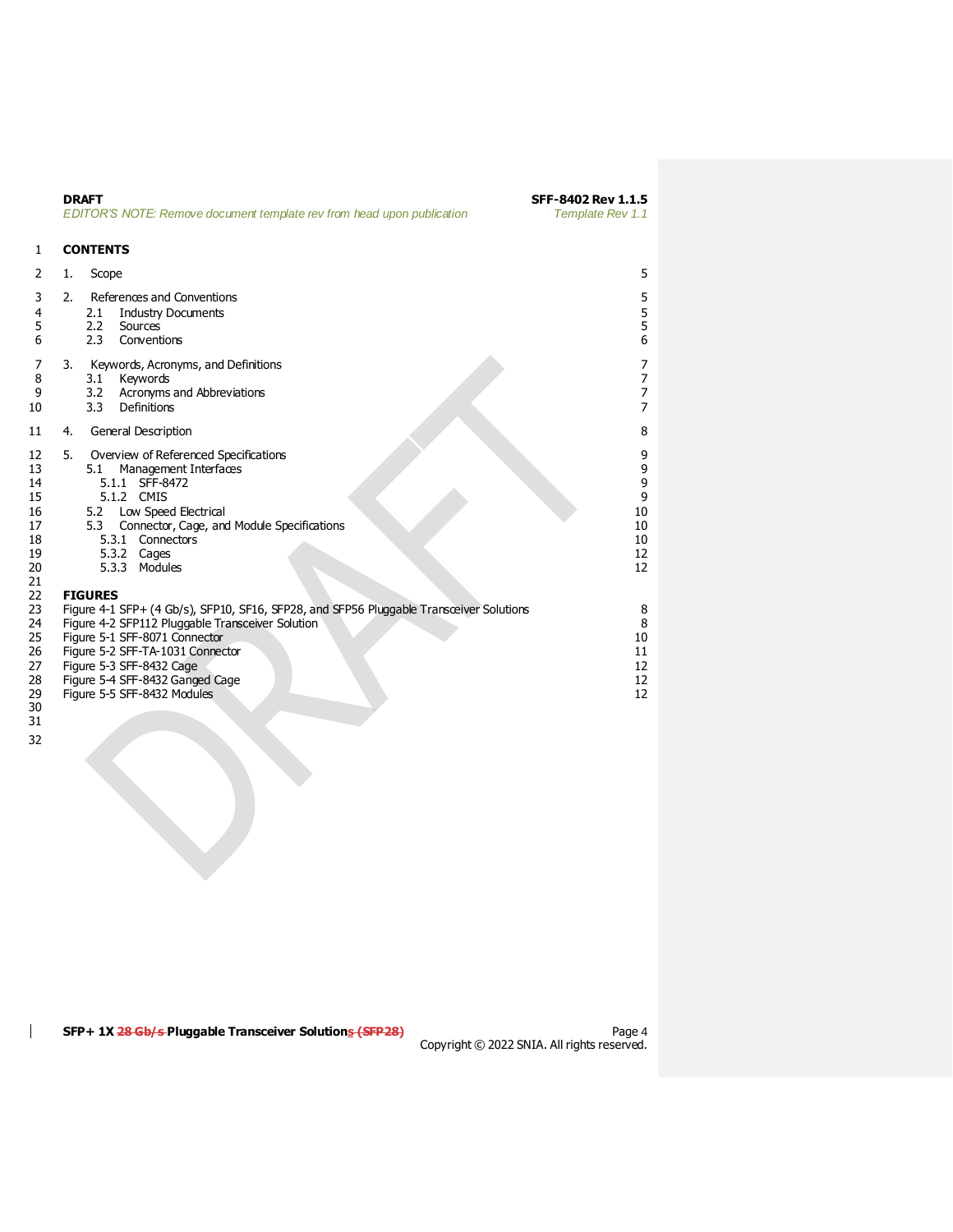**DRAFT SFF-8402 Rev 1.1.5**<br>**EDITOR'S NOTE: Remove document template rev from head upon publication <b>SFF-8402 Rev 1.1** *EDITOR'S NOTE: Remove document template rev from head upon publication* 

# <span id="page-4-0"></span>1 **1. Scope**

 $\frac{6}{7}$ 

2 This specification defines the physical interface, low speed electrical, and management interface requirements of SFP+ 1x pluggable transceiver solutions including: SFP+ (4 Gb/s), SFP10, SFP16, SFP28, SFP56, and SFP112.terminology and physical requirements for the mating interface and physical characteristics of the 0.8 mm card edge connector to support multi gigabit applications.

7 Other standards (e.g., IEEE, FC-PI-6, etc.) The using interfaces define the performance requirements for SFP<br>8 connectors on the characteristic impedance and ability used to transmit multi-gigabit signals at various data 8 connectors on the characteristic impedance and ability used to transmit multi-gigabit signals at various data rates<br>8 to and fromusing -optical pluggable modules or -and in some cases via cable assemblies. When this conn 8 to and from using optical pluggable modules or , and in some cases via cable assemblies. When this connector is<br>10 used in such an application, it is subject to the requirements of those documents. used in such an application, it is subject to the requirements of those documents.

# <span id="page-4-1"></span>11 **2. References and Conventions**

#### <span id="page-4-2"></span>12 **2.1 Industry Documents**

13 The following documents are relevant to this specification:<br>14 Common Management Interface

- 14 <u>OIF</u> Common Management Interface<br>15 SFF-8071 SFP+1X 0.8mm Card Edge Con
- 15 SFF-8071 SFP+ 1X 0.8mm Card Edge Connector<br>16 SFF-8418 SFP+ High Speed Electrical Interface
- 16 SFF-8418 SFP+ High Speed Electrical Interface
- SFF-8419 SFP+ Low Speed Electrical Interface<br>- SFF-8432 SFP+ Module and Cage
- 18 SFF-8432 SFP+ Module and Cage<br>19 SFF-8433 SFP+ Ganged Cage Foo SFP+ Ganged Cage Footprints and Bezel Openings
- 
- 20 SFF-8472 SFP+ Management Interface<br>| 21 <del>- T11/2221D FC-PI-6: Fibre Channel Physic</del> <sup>-T11/2221D</sup> FC-PI-6: Fibre Channel Physical Interface-6

### <span id="page-4-3"></span>22 **2.2 Sources**

23 The complete list of SFF documents which have been published, are currently being worked on, or that have been<br>24 expired by the SFF Committee can be found at https://www.snia.org/sff/specifications. Suggestions for imp expired by the SFF Committee can be found at <https://www.snia.org/sff/specifications>. Suggestions for improve-<br>25 ment of this specification will be welcome, they should be submitted to https://www.snia.org/feedback. ment of this specification will be welcome, they should be submitted to <https://www.snia.org/feedback>.

#### Other standards may be obtained from the organizations listed below:

| <b>Standard</b> | Organization                            | Website                 | <b>Formatted Table</b>                                   |
|-----------------|-----------------------------------------|-------------------------|----------------------------------------------------------|
| <b>IEEE</b>     | Institute of Electrical and Electronics | https://www.ieee.org    |                                                          |
|                 | <b>Engineers (IEEE)</b>                 |                         |                                                          |
| Fibre Channel   | International Committee for Information | https://www.incits.org  |                                                          |
| standards       | Technology Standards (INCITS)           |                         | <b>Field Code Changed</b>                                |
| <b>OIF</b>      | Optical Internetworking Forum (OIF)     | https://www.oiforum.org | Formatted: Hyperlink, Font: (Default) Tahoma, Not Italic |

**Formatted:** Hyperlink, Font: (Default) Tahoma, Not Italic

28 29 30

26<br>27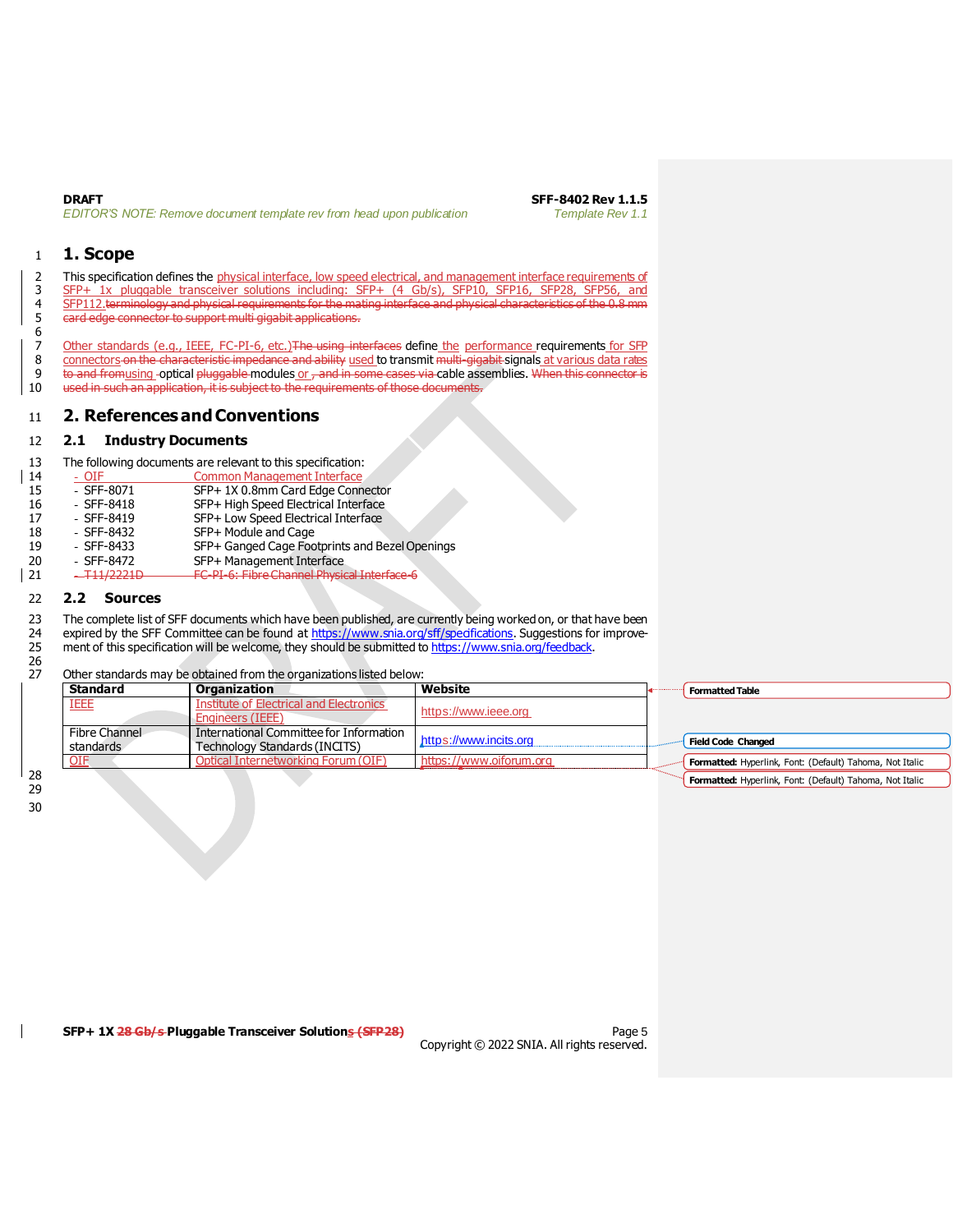$\frac{3}{4}$ 

 $\begin{array}{c} 7 \\ 8 \end{array}$ 

12<br>13

 $15\atop16$ 

22

**DRAFT SFF-8402 Rev 1.1.5**<br>**EDITOR'S NOTE: Remove document template rev from head upon publication <b>SFF-8402 Rev 1.1** *EDITOR'S NOTE: Remove document template rev from head upon publication* 

### <span id="page-5-0"></span>1 **2.3 Conventions**

2 The following conventions are used throughout this document:

# 4 **DEFINITIONS**

5 Certain words and terms used in this standard have a specific meaning beyond the normal English meaning. These 6 words and terms are defined either in the definitions or in the text where they first appear.

# 8 **ORDER OF PRECEDENCE**<br>9 If a conflict arises between

9 If a conflict arises between text, tables, or figures, the order of precedence to resolve the conflicts is text; then tables; and finally figures. Not all tables or figures are fully described in the text. Tables show da tables; and finally figures. Not all tables or figures are fully described in the text. Tables show data format and 11 values.

#### 13 **LISTS**

14 Lists sequenced by lowercase or uppercase letters show no ordering relationship between the listed items.

EXAMPLE 1 - The following list shows no relationship between the named items:

| 17 | a. red (i.e., one of the following colors): |
|----|---------------------------------------------|
| 18 | A. crimson; or                              |

- 18 A. crimson; or<br>19 B. pink;
	- B. pink;
- 20 b. blue; or<br>21 c. green.
	- c. green.

Lists sequenced by numbers show an ordering relationship between the listed items.

EXAMPLE 2 -The following list shows an ordered relationship between the named items:

24<br>25<br>26

29<br>30

- 26 1. top;<br>27 2. mido 27 2. middle; and<br>28 3. bottom.
	- 3. bottom.

30 Lists are associated with an introductory paragraph or phrase and are numbered relative to that paragraph or phrase (i.e., all lists begin with an a. or 1. entry).

#### 33 **DIMENSIONING CONVENTIONS**

32<br>33<br>34 34 The dimensioning conventions are described in ASME-Y14.5, Geometric Dimensioning and Tolerancing. All<br>35 dimensions are in millimeters, which are the controlling dimensional units (if inches are supplied, they are for 35 dimensions are in millimeters, which are the controlling dimensional units (if inches are supplied, they are for guidance only).

#### 37<br>38 38 **NUMBERING CONVENTIONS**

39 The ISO convention of numbering is used (i.e., the thousands and higher multiples are separated by a space and<br>40 a period is used as the decimal point). This is equivalent to the English/American convention of a comma 40 a period is used as the decimal point). This is equivalent to the English/American convention of a comma and a<br>41 period. period. 42

| American    | French      | ISO         |
|-------------|-------------|-------------|
| 0.6         | 0.6         | 0.6         |
| 1,000       | 1 000       | 1.000       |
| 1,323,462.9 | 1 323 462.9 | 1 323 462.9 |

43

44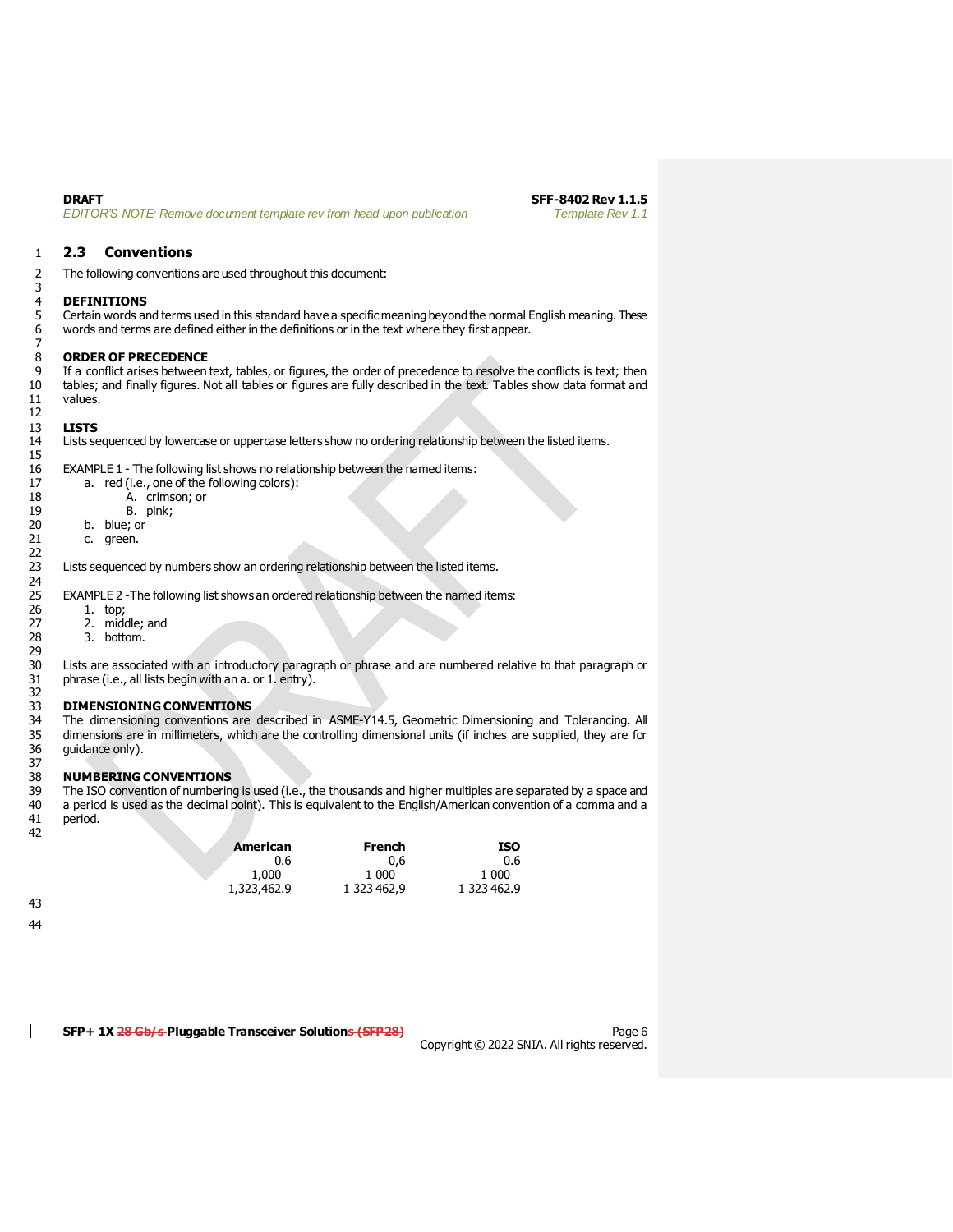# <span id="page-6-0"></span>1 **3. Keywords, Acronyms, and Definitions**

2 For the purposes of this document, the following keywords, acronyms, and definitions apply.

### <span id="page-6-1"></span>3 **3.1 Keywords**

5

7

10

14

4 **May:** Indicates flexibility of choice with no implied preference.

6 **May or may not:** Indicates flexibility of choice with no implied preference.

8 **Shall:** Indicates a mandatory requirement. Designers are required to implement all such mandatory requirements 9 to ensure interoperability with other products that conform to this specification.

#### <span id="page-6-2"></span>11 **3.2 Acronyms and Abbreviations**

12 **RA:** Right Angle

13 **SMT:** Surface Mount TechnologyThere are no acronyms or abbreviations defined for this document.

#### <span id="page-6-3"></span>15 **3.3 Definitions**

16 **Connector:** Each half of an interface that, when joined together, establish electrical contact and mechanical 17 retention between two components. In this specification, the term connector does not apply to any specific gender;<br>18 it is used to describe the receptacle, the plug or the card edge, or the union of receptacle to plug 18 it is used to describe the receptacle, the plug or the card edge, or the union of receptacle to plug or card edge.<br>19 Other common terms include: connector interface, mating interface, and separable interface. Other common terms include: connector interface, mating interface, and separable interface.

20 21 **Module:** In this specification, module may refer to a plug assembly at the end of a copper (electrical) cable (passive 22 or active), an active optical cable assembly, an optical transceiver, or a loopback. or active), an active optical cable assembly, an optical transceiver, or a loopback.

23 Right Angle: A term used to describe either a connector design where the mating direction is parallel to the plane 25 of the printed circuit board upon which the connector is mounted or a cable assembly design where the mating<br>26 direction is perpendicular to the bulk cable. direction is perpendicular to the bulk cable.



27 **Figure 2-2 Right Angle Connector and Cable Assembly**

28<br>29

29 **Surface mount:** A term used to describe a termination style in which solder tails sit on pads on the surface of a PCB and are then soldered to keep the connector or cage in place. Other common terms are surface mount 31 technology or SMT.

32

**SFP+ 1X 28 Gb/s Pluggable Transceiver Solutions (SFP28)** Page 7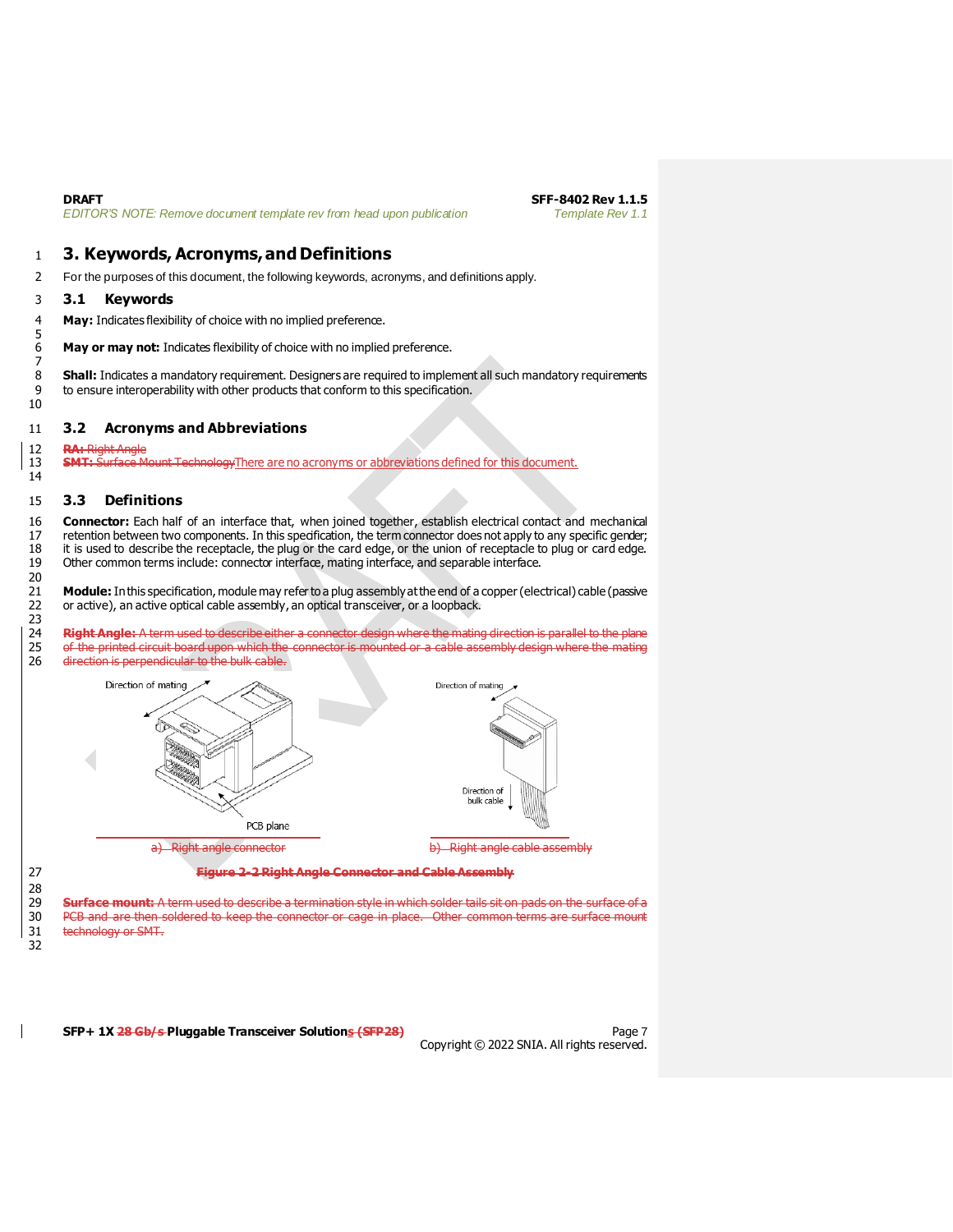**DRAFT SFF-8402 Rev 1.1.5**<br>**EDITOR'S NOTE: Remove document template rev from head upon publication SFF-8402 Rev 1.1** *EDITOR'S NOTE: Remove document template rev from head upon publication* 

## <span id="page-7-0"></span>**4. General Description**

2 This specification provides references to the required SFF specifications necessary to implement  $a-28$  Gb/s-SFP 3 transceiver modules that operate at various speeds. It includes mechanical specifications required by the host i.e., 4 the host connector, the host card cage, and mechanical specifications of the pluggable module. In addition, the 5 SFF specifications necessary to implement the module management interface and the common electrical/optical<br>6 base specifications are referenced. base specifications are referenced.

<span id="page-7-1"></span>

<span id="page-7-2"></span>**SFP+ 1X 28 Gb/s Pluggable Transceiver Solutions (SFP28)** Page 8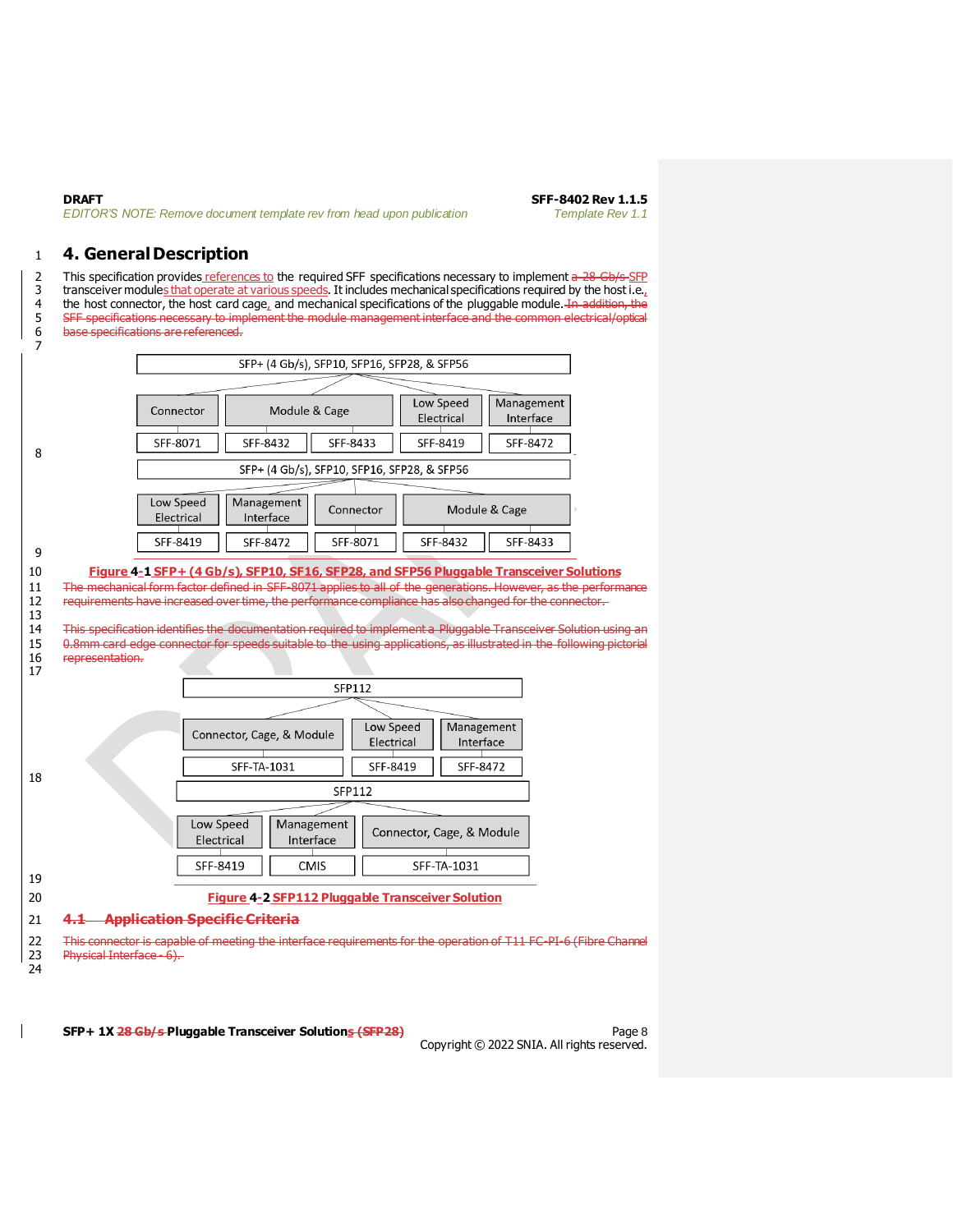**DRAFT SFF-8402 Rev 1.1.5** *EDITOR'S NOTE: Remove document template rev from head upon publication Template Rev 1.1*

# <span id="page-8-1"></span>1 **5. Overview of Referenced Specifications**

#### <span id="page-8-2"></span>2 **5.1 Management Interfaces**

#### <span id="page-8-0"></span>3 **5.1.1 SFF-8472**

4 SFF-8472 defines an enhanced memory map with a digital diagnostic monitoring interface for optical transceivers 5 that allows pseudo real time access to device operating parameters. The interface is an extension of the 2-wire 6 interface ID defined in the GBIC specification as well as INF-8074. Both specifications define a 256 byte memory 7 map which is accessible over a 2-wire serial interface at the 8 bit address 1010000X (A0h). The digital diagnostic<br>8 monitoring interface makes use of the 8 bit address 1010001X (A2h), so the originally defined 2-wire in monitoring interface makes use of the 8 bit address 1010001X (A2h), so the originally defined 2-wire interface ID 9 memory map remains unchanged. The interface is backward compatible with both the GBIC specification and INF-10 8074. In order to provide memory space for future extensions, multiple optional pages are defined for the upper 11 128 bytes of the A2h memory space.

### <span id="page-8-3"></span>12 **5.1.2 CMIS**

15

19

30

13 The Common Management Interface Specification (CMIS) defines a generic management communication interface<br>14 together with a generic management interaction protocol between hosts and managed modules. 14 together with a generic management interaction protocol between hosts and managed modules.

16 The CMIS specification was developed to allow host and module software implementers to utilize a common code 17 base across a variety of form factors and across a variety of module capabilities, and to foster the possibility of 18 vendor agnostic management for standardized module functions.

20 To this end CMIS specifies a small core of basic functionality that all modules must implement and a larger evolving 21 set of optional features whose implementation is advertised in the so-called management memory map of a module. 22 This advertisement approach allows host software to adapt to optional module capabilities at runtime while ensuring 23 interoperability with all modules at a basic level.

24<br>25 25 CMIS-compliant modules transfer a well-defined set of management operations and associated data over a CMIS-26 defined Management Communication Interface (MCI); e.g., an I2C-based interface. The basic management 27 operations are simple and allow the host to access a 256 byte addressable memory window, with mechanisms to 28 dynamically switch 128 byte sized data pages of a much larger management memory space into the upper half of 29 that host addressable memory window.

31 Note: This limited set of basic operations and the very small byte-oriented memory window are traced back to SFF-32 8636 and allow simple transducers or transceivers to be CMIS managed. For complex modules, extension mechanisms are implemented on top of these basic elements. mechanisms are implemented on top of these basic elements. 34

35 The physical form factor scope of CMIS includes pluggable or onboard form factors such as QSFP-DD, OSFP, or 21<br>36 COBO, However, CMIS is developed as a generic management interface specification and can be implemented i 36 COBO. However, CMIS is developed as a generic management interface specification and can be implemented in a 37 variety of existing form factors, such as QSFP, or also in future form factors. Generic advertisement fields in the<br>38 management memory map inform the host about the particular form factor and whether a module can be m management memory map inform the host about the particular form factor and whether a module can be managed 39 in a CMIS compliant fashion.

40<br>41 The functional scope of CMIS includes module types which may range from electrical cable assemblies (also referred 42 to as modules, unless cable assemblies are specifically mentioned) and active transceiver modules to versatile 43 coherent DWDM modules with integrated framers. 44

45 The following classifications can be used to distinguish functional module types or module applications:<br>46 **August 2016 Constant Constant Constant interfaces** map bit streams from host lanes to media lane

 a. **Data agnostic** ("basic") **system interfaces** map bit streams from host lanes to media lanes and vice versa, without knowledge of data formats and without participation in any communication protocol for that bit stream. Examples include cable assemblies and transceivers at lower lane data rates, e.g., 100GBASE-SR4 modules

**SFP+ 1X 28 Gb/s Pluggable Transceiver Solutions (SFP28)** Page 9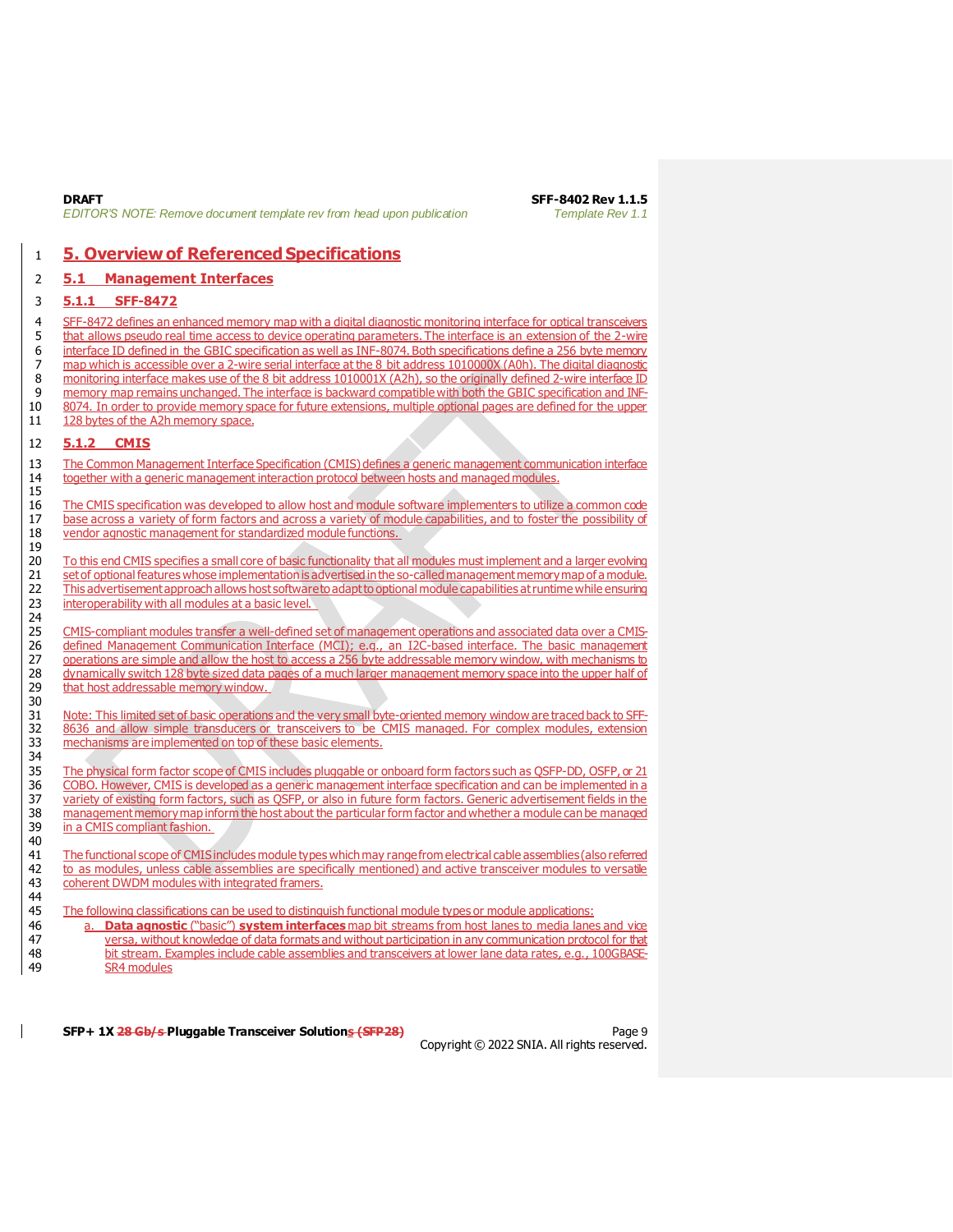| <b>DRAFT</b>                                                           |  |  |
|------------------------------------------------------------------------|--|--|
| EDITOR'S NOTE: Remove document template rev from head upon publication |  |  |

**DRAFT SFF-8402 Rev 1.1.5** *EDITOR'S NOTE: Remove document template rev from head upon publication Template Rev 1.1*

- 1 b. **Data format aware** ("complex") **system interfaces** perform interface related single-lane or multi-lane<br>2 data processing (such as lane de-skewing and FEC coding); e.g., 400ZR modules data processing (such as lane de-skewing and FEC coding); e.g., 400ZR modules
- 3 c. **Client encapsulation** ("multiplex") **applications** encapsulate one or more (single or multi-lane) host signals into a newly framed (single or multi-lane) network signal that may be transmitted and monitored<br>5 independent of the host signals. Such modules employ framers with additional overhead for independent independent of the host signals. Such modules employ framers with additional overhead for independent 6 media side data link termination, encapsulating host signals as payload, and comprising functionality like<br>7 framing, mapping, aggregation (multiplexing), switching, or distribution (inverse multiplex) functionality framing, mapping, aggregation (multiplexing), switching, or distribution (inverse multiplex) functionality

The specification scope of this CMIS revision covers both system interface modules and client encapsulation 10 modules with at most (multiples of) eight host lanes and with management communication based on I2C.

#### 12 Additional information:

8

11

17

28

- 13 a. The management memory map defines registers and memory locations that are accessible to the host.
- 14 b. Versatile modules may be programmed to behave like modules of different classes<br>15 c. System interfaces emploving network side forward error correction (FEC) mere
- 15 c. System interfaces employing network side forward error correction (FEC) merely for media channel<br>16 enhancement, not for independent network link operation, are not considered to be client encapsulating. enhancement, not for independent network link operation, are not considered to be client encapsulating.

### <span id="page-9-0"></span>18 **5.2 Low Speed Electrical**

- 19 SFF-8419 defines the low speed electrical and management interface specifications for SFP+ (enhanced Small
- 20 Formfactor Pluggable) modules and hosts. The SFP+ module could be an electrical-to-optical or an electrical-to-21 electrical device.
- <span id="page-9-1"></span>22 **5.3 Connector, Cage, and Module Specifications**

#### <span id="page-9-2"></span>23 **4.1.15.3.1 Connectors Configuration**

- 24 SFP+ connectors are defined in SFF-8071. SFP2 connectors, defined in SFF-TA-1031, feature enhancements that<br>25 enable use at higher data rates compared to connectors defined in SFF-8071. SFP2 connectors are backwards
- 25 enable use at higher data rates compared to connectors defined in SFF-8071. SFP2 connectors are backwards<br>26 compatible to SFP+ components. The medianical dimensioning of this specification provides backwards medianical compatible to SFP+ components. The mechanical dimensioning of this specification provides backwards mechanical
- 27 compatibility between generations of various speeds. Figure 3-1 illustrates one style of receiving body.



29 31

<span id="page-9-3"></span>30 **Figure 5-13-1 General View of Right-Angled Body ReceptacleSFF-8071 Connector**

**SFP+ 1X 28 Gb/s Pluggable Transceiver Solutions (SFP28)** Page 10

Copyright © 2022 SNIA. All rights reserved.

Formatted: Numbered + Level: 1 + Numbering Style: a, b,  $c, ... +$  Start at:  $1 +$  Alignment: Left + Aligned at:  $0.25" +$ Indent at: 0.5"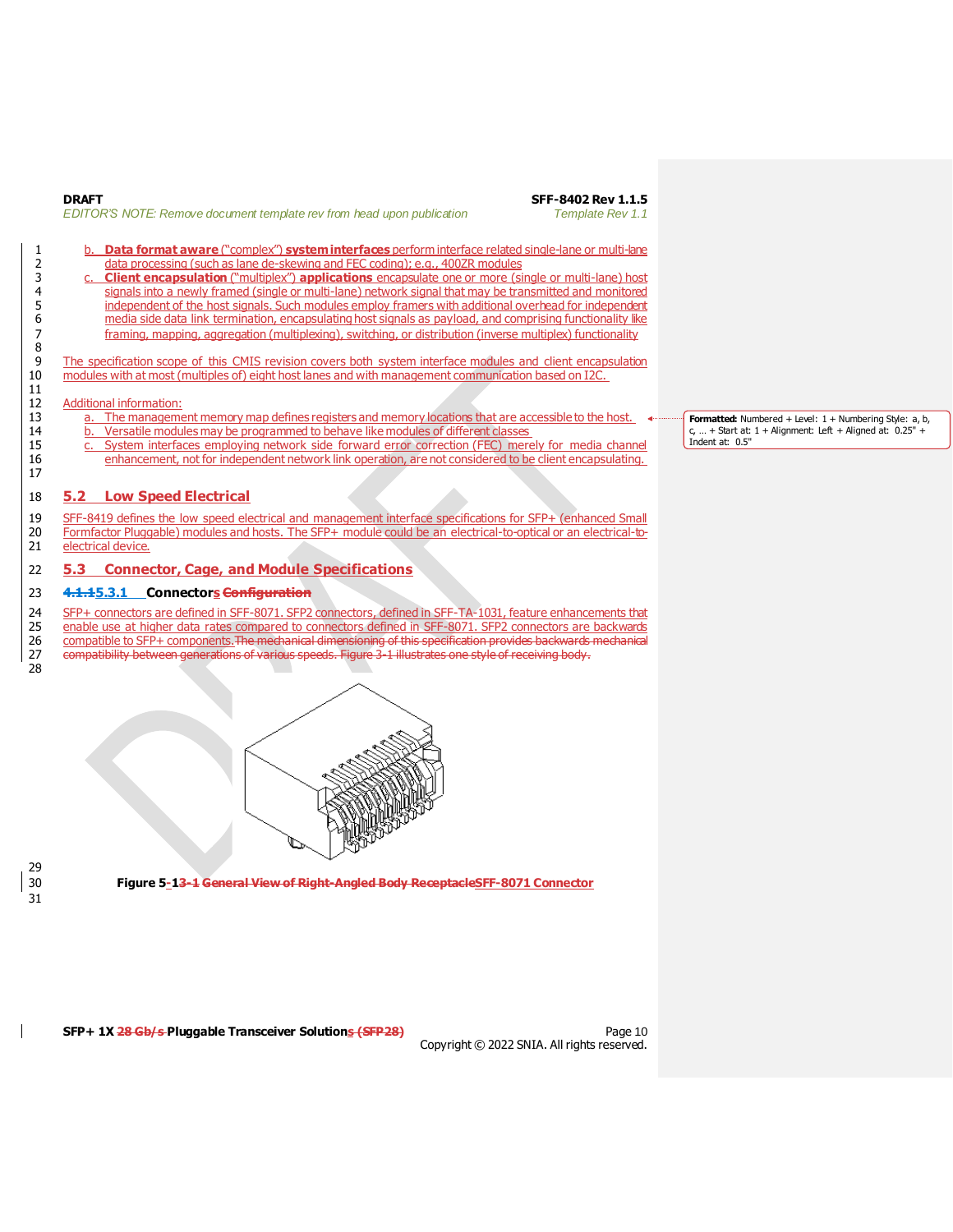<span id="page-10-0"></span>